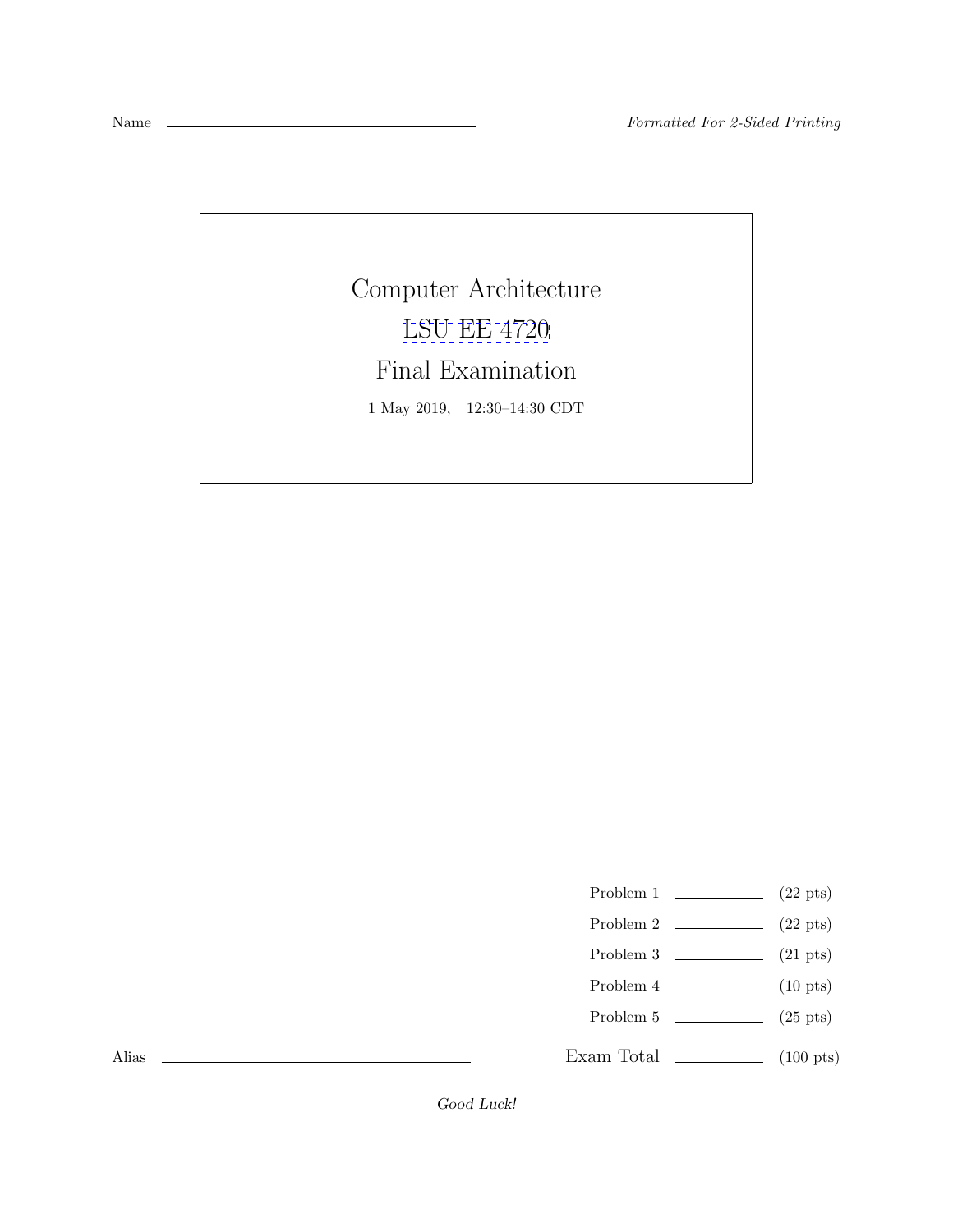Problem 1: (22 pts) Notice that the execution of the code fragment below suffers two stalls when executing on our 2-way superscalar MIPS implementation. The add stalls due to a dependence with or and the sw stalls due to a dependence with add. The MIPS implementation has three unconnected logic blocks that may be useful. Each must be connected to the opcode and func of the instruction in the appropriate slot. The output of the  $\equiv$ or is 1 if the instruction is an or. The output of uses rs is 1 if the instruction uses the rs register as a source, likewise for uses rt

| # Cycle                |  | 0 1 2 3 4 5 6 7 8                               |  |  |  |
|------------------------|--|-------------------------------------------------|--|--|--|
| or r1, r2, r0          |  | IF ID EX ME WB                                  |  |  |  |
| add $r3$ , $r1$ , $r4$ |  | IF ID $\rightarrow$ EX ME WB                    |  |  |  |
| sw $r3, 4(r6)$         |  | IF $\rightarrow$ ID $\rightarrow$ ---> EX ME WB |  |  |  |
| addi r6, r6, 8         |  | IF $\rightarrow$ ID $\rightarrow$ ---> EX ME WB |  |  |  |

(a) In the execution below the sw no longer stalls for r3. Add a bypass path that can be used by sw to get the r3 value in the execution below but not for other cases.

 $\Box$  Add bypass path for r3 so sw executes as shown.  $\Box$  Label the path "Part a", and **do not add** unneeded bypass paths.

| # Cycle                |  |                              | 0 1 2 3 4 5 6 7 8            |  |  |
|------------------------|--|------------------------------|------------------------------|--|--|
| or $r1$ , $r2$ , $r0$  |  | IF ID EX ME WB               |                              |  |  |
| add $r3$ , $r1$ , $r4$ |  | IF ID $\rightarrow$ EX ME WB |                              |  |  |
| sw $r3, 4(r6)$         |  |                              | IF $\rightarrow$ ID EX ME WB |  |  |
| addi r6, r6, 8         |  |                              | IF $\rightarrow$ ID EX ME WB |  |  |

(b) The add stalls due to the dependence with or carried by r1. Add control logic that detects such a dependence and connect it to the Stall ID OR gate at the lower right. The output of the logic should be 1 for any true dependence between two instructions in a group.

Provide a stall signal when there is a dependence between the two instructions in ID.

(c) Notice that because the second operand is  $\tau$ 0, the or just copies the value in  $\tau$ 2 to  $\tau$ 1. Therefore the add could have used r2 instead of r1 and avoided the stall. Design hardware to perform such substitutions. The hardware, including control logic, should detect when an or is used as a copy (as above) and if so avoid the stall and deliver the correct source operand to the slot-1 instruction.

| # Cycle               |  |                | $0 \t1 \t2 \t3 \t4 \t5$ |  |
|-----------------------|--|----------------|-------------------------|--|
| or $r1$ , $r2$ , $r0$ |  | IF ID EX ME WB |                         |  |
| add r3, r1, r4        |  | IF ID EX ME WB |                         |  |
| sw $r3, 4(r6)$        |  |                | IF ID EX ME WB          |  |
| addi r6, r6, 8        |  |                | TF TD FX MF. WB         |  |

Detect the substitution opportunity and  $\Box$  suppress the Stall ID signal (from the previous part).

Make sure the slot-1 instruction uses the correct value  $\Box$  and that both instructions execute correctly.

Of course, pay attention to cost. Nothing added for this problem should touch 32 bits.

(d) The following is a bonus question that did not appear on the original exam. Bonus for whom you ask? Definitely a bonus for those who took the class in the Spring 2019 semester and took a look at the posted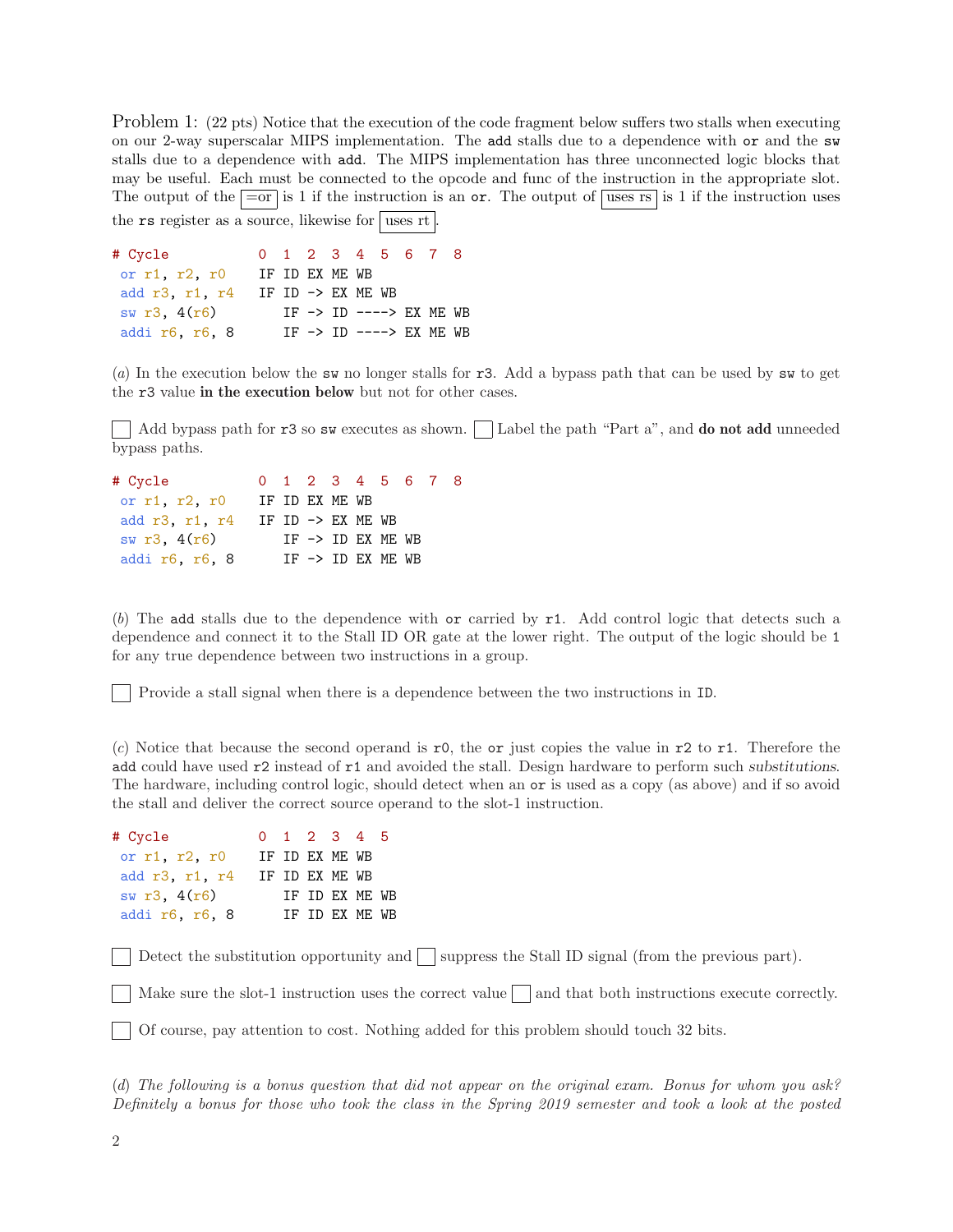exam. Those (you) will have an opportunity to make connections between concepts learned in the class and that will provide a deeper understanding and longer retention. Yes, the substitution hardware eliminates a stall. Suppose that r2 had to be copied into r1. Provide an argument that substitution hardware is a waste of resources, illustrate with an example. Provide another argument—also with an example—that substitution hardware eliminates a stall that cannot be eliminated in another way. Whether substitution is a good idea will depend on whether the example illustrating its utility is representative of realistically compiled actual code.

Argument against substitution hardware. Code example.





3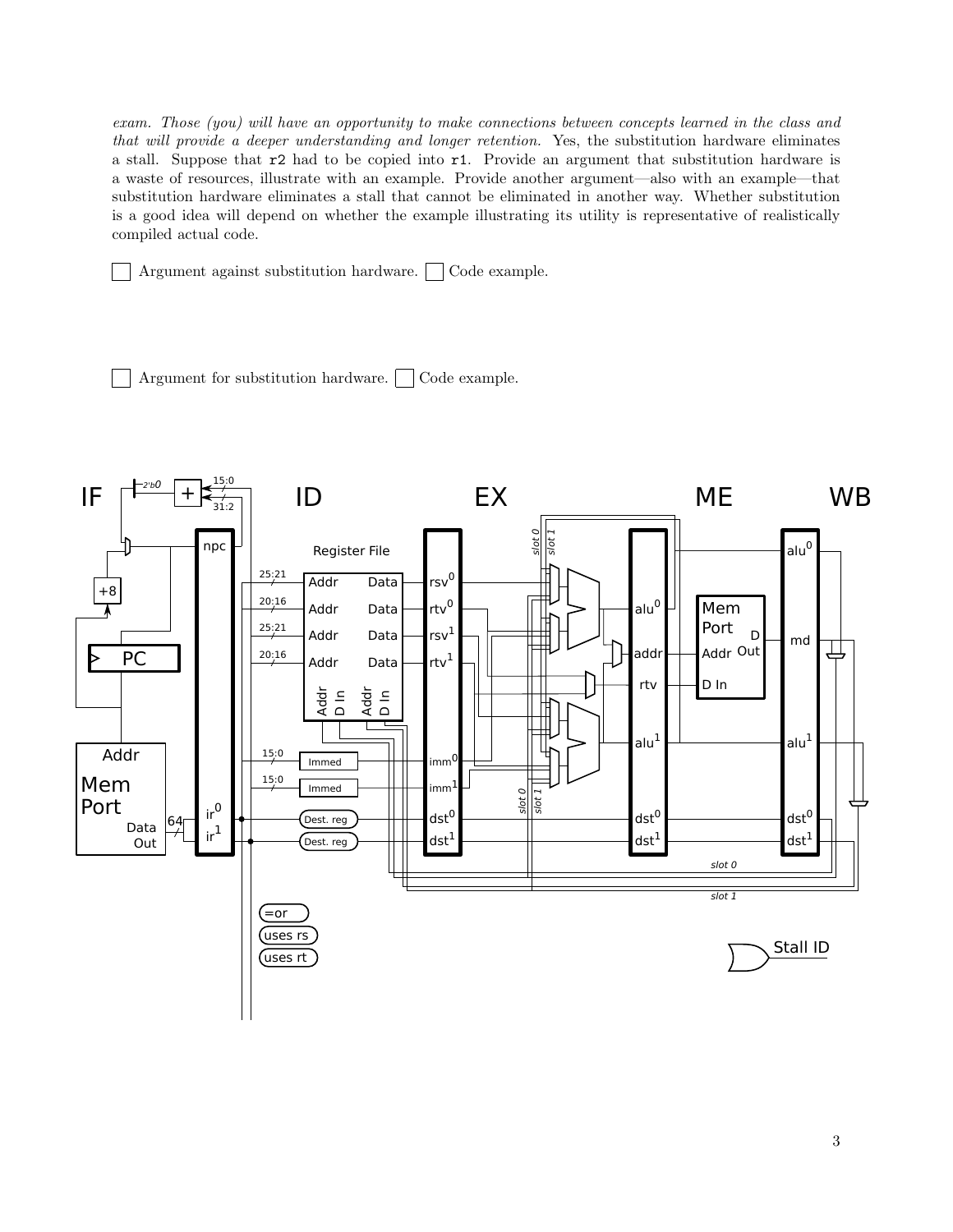Problem 2: (22 pts) Appearing below is our MIPS FP pipeline with the comparison units added.

(a) Show the execution of the following fragment on this hardware.

Show execution up to second fetch of  $\text{1wc1.}$  Pay attention to dependencies, including the FP condition.

# Cycle: 0 LOOP: lwc1 f1, 0(r1) add.s f2, f1, f2 add.s f4, f1, f3 c.lt.s f2, f6 bc1t LOOP # Taken addi r1, r1, 8 swc1 f2, 4(r1) and r1, r1, r9

(b) Notice that there are two circled letters (in blue) in the lower part of the diagram. For each letter provide a code fragment that causes the labeled wire to go to logic 1.

Code fragment that makes A logic 1.  $\mathcal{L}$ 

Show its execution and  $\Box$  indicate cycle at which A is 1.

Code fragment that makes B logic 1.  $\overline{\phantom{0}}$ 

Show its execution and  $\Box$  indicate cycle at which B is 1.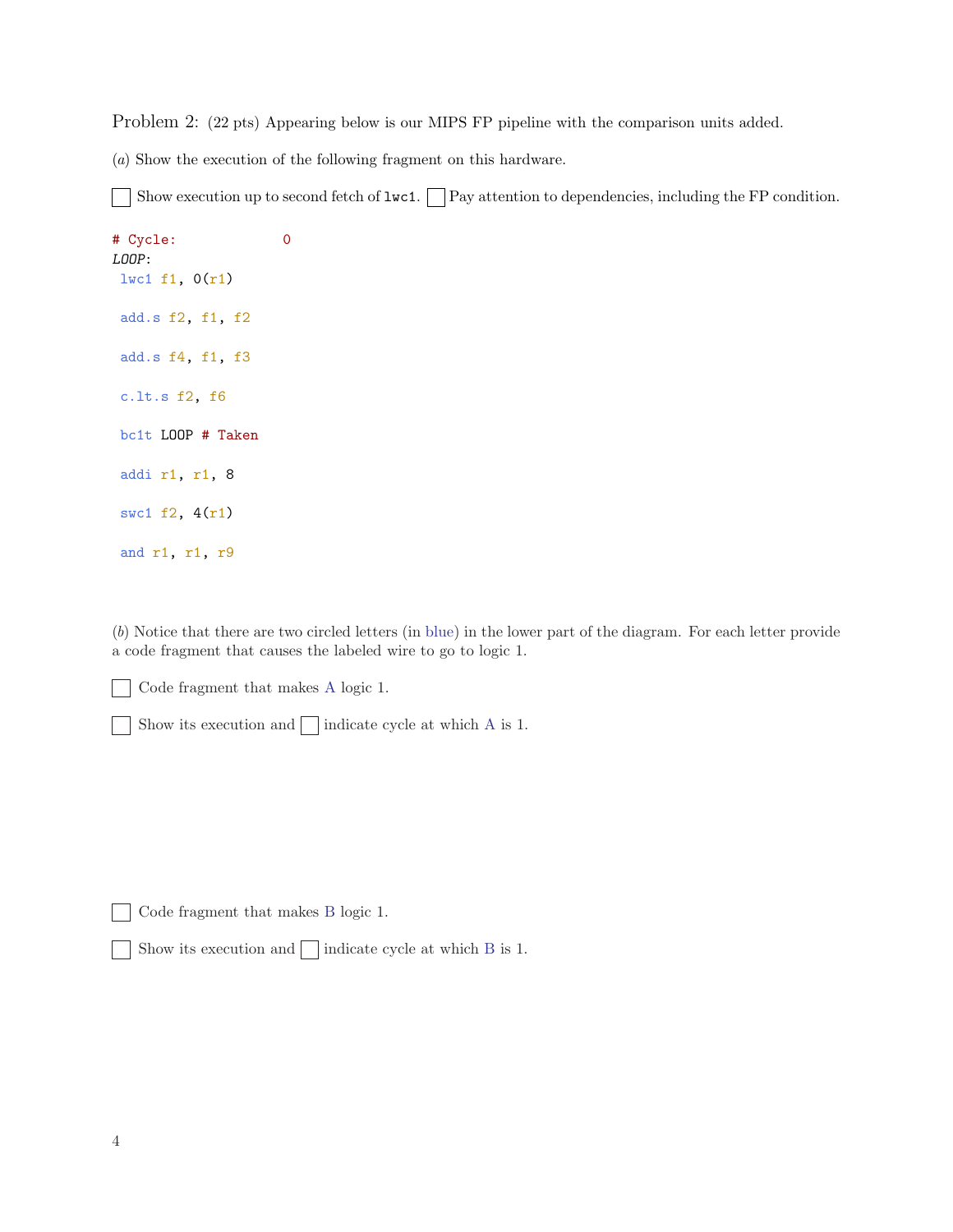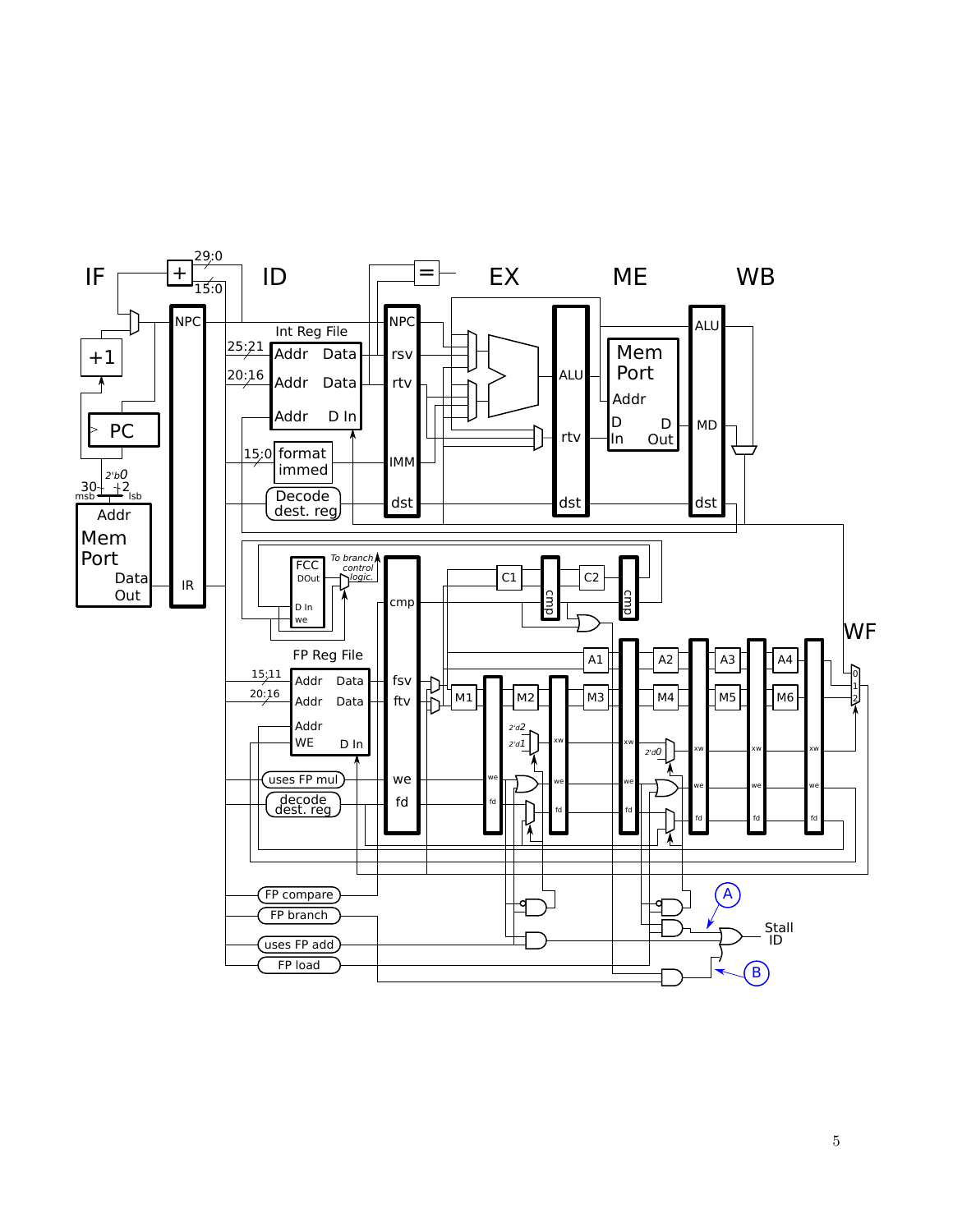Problem 3: (21 pts) Answer the following branch prediction questions.

(a) Code producing the branch patterns shown below is to run on two systems, each with a different branch predictor. All systems use a  $2^{12}$  entry BHT. One system has a bimodal predictor and one system has a local predictor with an 8-outcome local history.

Branch B1 has a repeating pattern, two repetitions are shown. Branch B2 repeatedly and randomly emits three sequences,  $a$ ,  $b$ , and  $c$ . Sequence  $a$  is NT, sequence  $b$  is NNNTT (five outcomes), and sequence  $c$  is NNNN NTTT (eight outcomes). After finishing one sequence, a new one is started. Sequence a is chosen with probability .4, sequence b with probability .5, and c with probability .1.

Here are some examples of B2 outcomes, with spaces placed between the sequences for clarity. Example 1: NT NNNTT NT NNNNNTTT (that's a, b, a, c). Example 2: NNNNNTTT NT NT NNNTT NNNTT (that's c, a, a, b, b).

Answer each question below, the answers should be for predictors that have already warmed up. Show work or provide brief explanations.

B1: T N N N N T T T N N N N T T B2:  $(a, p=.4)$ : NT  $(b, p=.5)$ : NNNT T  $(c, p=.1)$ : NNNN NTTT

What is the accuracy of the bimodal predictor on branch B1?

What is the accuracy of the local predictor on branch B1?

What is the accuracy of the local predictor on branch B2?

What is the accuracy of the bimodal predictor on branch B2?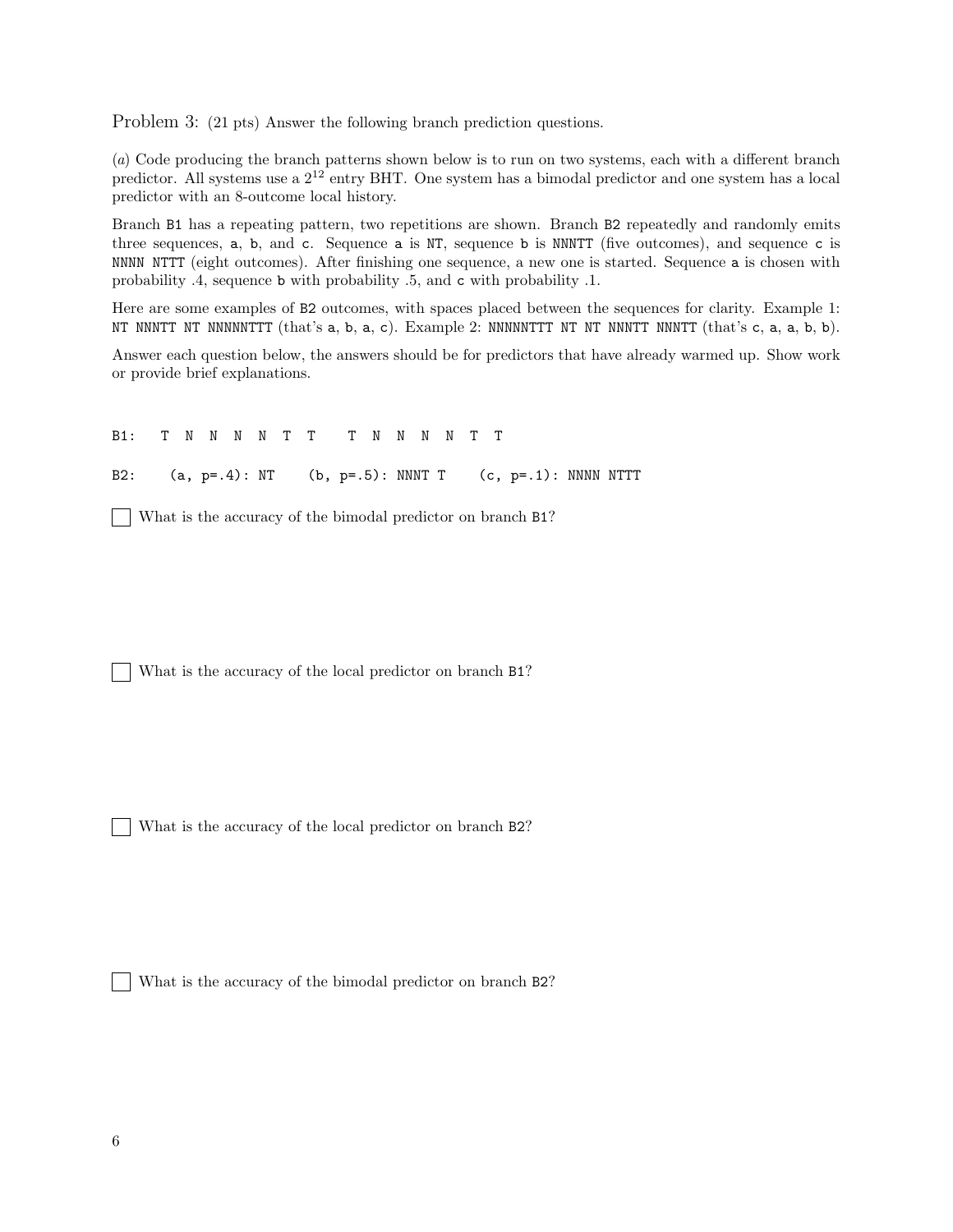(b) Appearing below is a diagram of our global predictor. Notice that the GHR is not updated until the branch resolves. Modify the predictor so that the GHR is updated when the branch is being predicted (in IF) using the predicted outcome. When the branch resolves check whether the prediction was correct, and if not (if it was mispredicted) write the correct history into the GHR.

The following is interesting background material omitted from the original exam. The importance of updating the GHR using the predicted outcome increases with the number of post-branch instructions that are in the pipeline at the time a branch resolves. Consider our five-stage pipeline with branches resolving in ME. In that case there are just three post-branch instructions. For an 8-way superscalar pipeline there would be  $3 \times 8 = 24$  instructions. One or more of those 24 instructions could itself be a branch. In the unmodified design below those branches would have been predicted with a GHR that lacked the outcome of the resolving branch and those that followed. The problem is much greater in dynamically scheduled systems where over 100 instructions can be in flight. For that reason global-like predictors in dynamically scheduled systems use designs like the one requested for this problem.

Add hardware to detect whether the resolving branch has been mispredicted.

During prediction write GHR based on prediction,  $\Box$  during resolve apply corrected GHR if branch mispredicted.

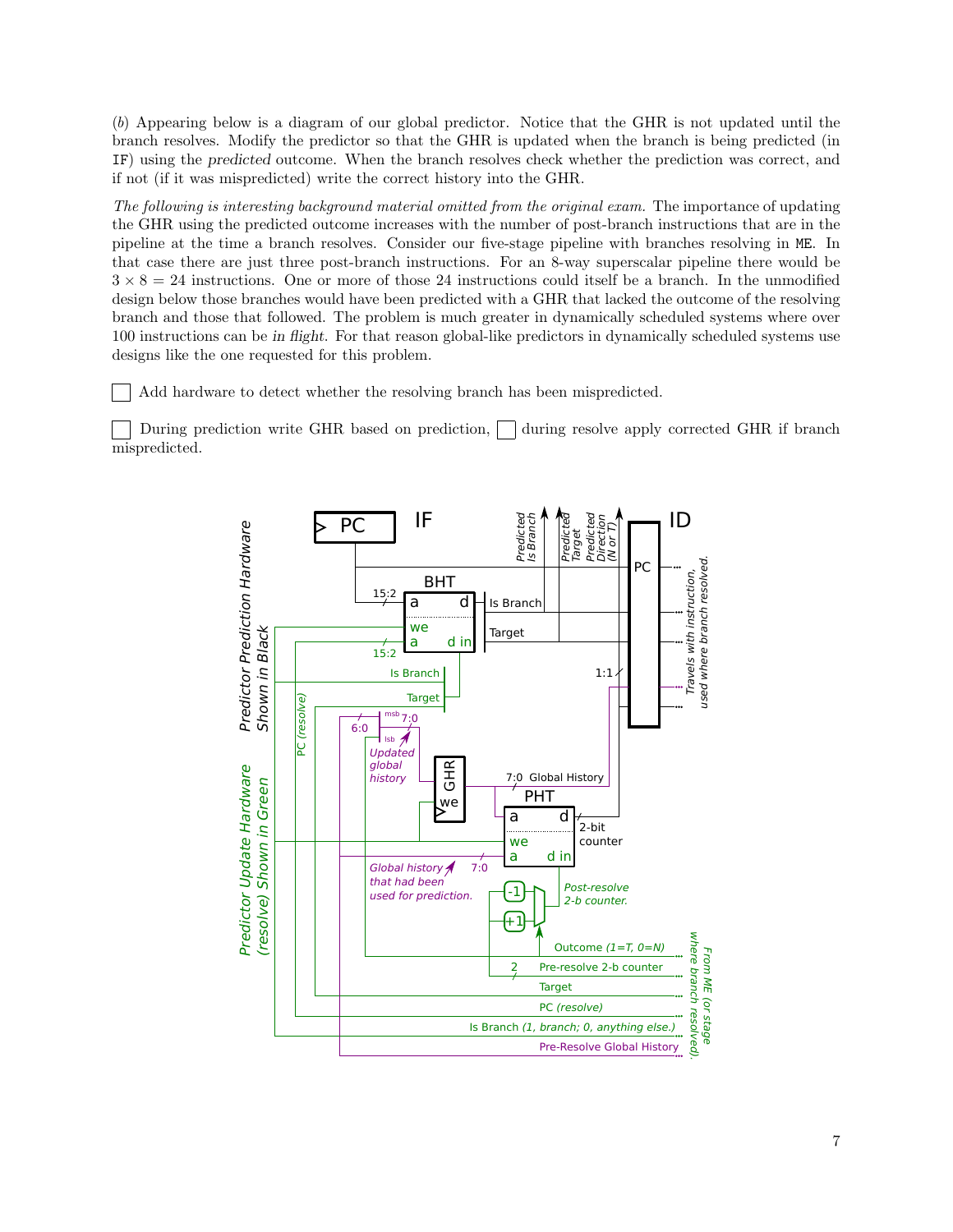Problem 4: (10 pts) The diagram below is for a 4 MiB set-associative cache with a line size of 32 B. The character size is the usual 8 bits. Other information about the cache can be deduced using hints in the diagram. Helpful facts:  $4 \text{ MiB} = 2^{22} \text{ B}$ ,  $32 = 2^5$ .

(a) Answer the following, formulæ are fine as long as they consist of grade-time constants.



Fill in the blanks in the diagram.

Complete the address bit categorization below. Label the sections appropriately. (Index, Offset, Tag.)



Associativity:

Memory Needed to Implement  $\Box$  Indicate Unit!!:

Show the bit categorization for a direct-mapped cache with the same line size and capacity as the cache  $\mathcal{L}$ above.

| л<br>-<br>uop.<br>$\overline{\phantom{a}}$ |  |  |
|--------------------------------------------|--|--|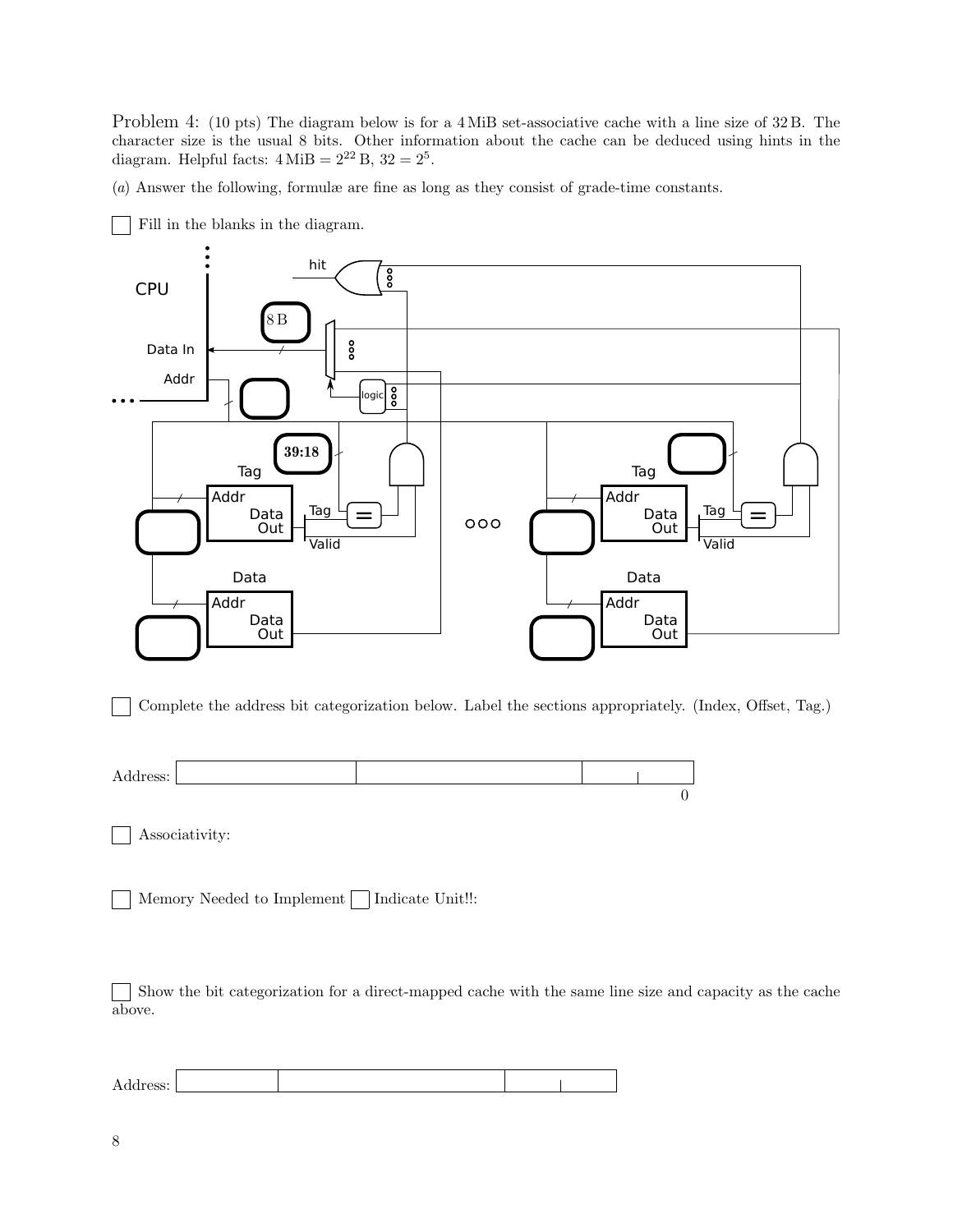The problem on this page is not based on the cache from Part a. The code in the problem belows run on a cache with a line size of 64 B (which is 2<sup>6</sup> B). The code fragment starts with the cache empty; consider only accesses to the array.

(b) Find the hit ratio executing the code below.

```
int sum = 0;
int *a = 0x2000000; // sizeof(int) == 4
int ILIMIT = 1 << 11; // = 2^{11}for ( int i=0; i<ILIMIT; i++ ) sum += a[i];
```
What is the hit ratio running the code above? Show formula and briefly justify.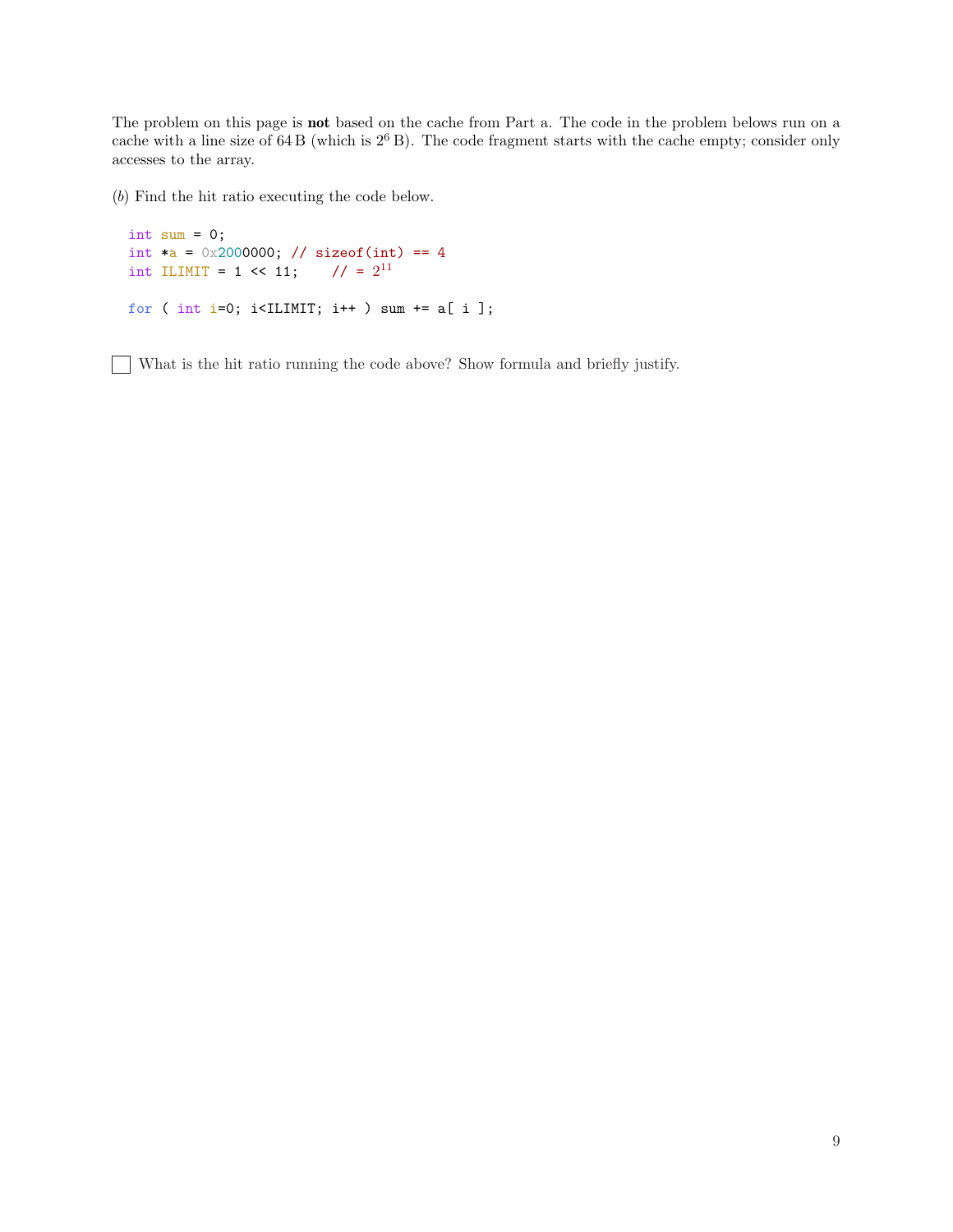Problem 5: (25 pts) Answer each question below.

(a) Appearing below are simple C routines and corresponding MIPS assembler code. C variable names match the MIPS registers to which they were assigned. Register v0 is used for the return value. The first C routine, proc1, operates on 32-bit signed integers. Further below are two similar C routines, proc2 and proc3, each followed by the MIPS routine written for proc1—which is wrong because the MIPS routine is only correct for proc1. Rewrite those MIPS routines for proc2 and proc3. Note that int16\_t is a signed 16-bit integer and uint8\_t is an unsigned 8-bit integer.

```
int32_t proc1(int32_t *a0, int a1) { return a0[a1] + a0[a1+1]; }
# Code below is correct for proc1.
sll $t0, $a1, 2
add $t0, $t0, $a0
lw $v0, 0 ($t0)lw $t1, 4($t0)
jr $ra
add $v0, $v0, $t1
```
Modify MIPS code for proc2. Pay attention to  $\Box$  size and  $\Box$  sign.  $\Box$  Eliminate any unneeded instructions.

```
int16_t proc2(int16_t *a0, int a1) { return a0[a1] + a0[a1+1]; }
```
# Modify MIPS code to be correct for proc2. sll \$t0, \$a1, 2 add \$t0, \$t0, \$a0  $lw$   $$v0,$   $0 ($t0)$ lw \$t1, 4(\$t0) jr \$ra add \$v0, \$v0, \$t1

Modify MIPS code for proc2. Pay attention to size and sign. Eliminate any unneeded instructions.

```
uint8_t proc3(uint8_t *a0, int a1) { return a0[a1] + a0[a1+1]; }
# Modify MIPS code to be correct for proc3.
sll $t0, $a1, 2
add $t0, $t0, $a0
lw $v0, 0 ($t0)lw $t1, 4($t0)
jr $ra
add $v0, $v0, $t1
```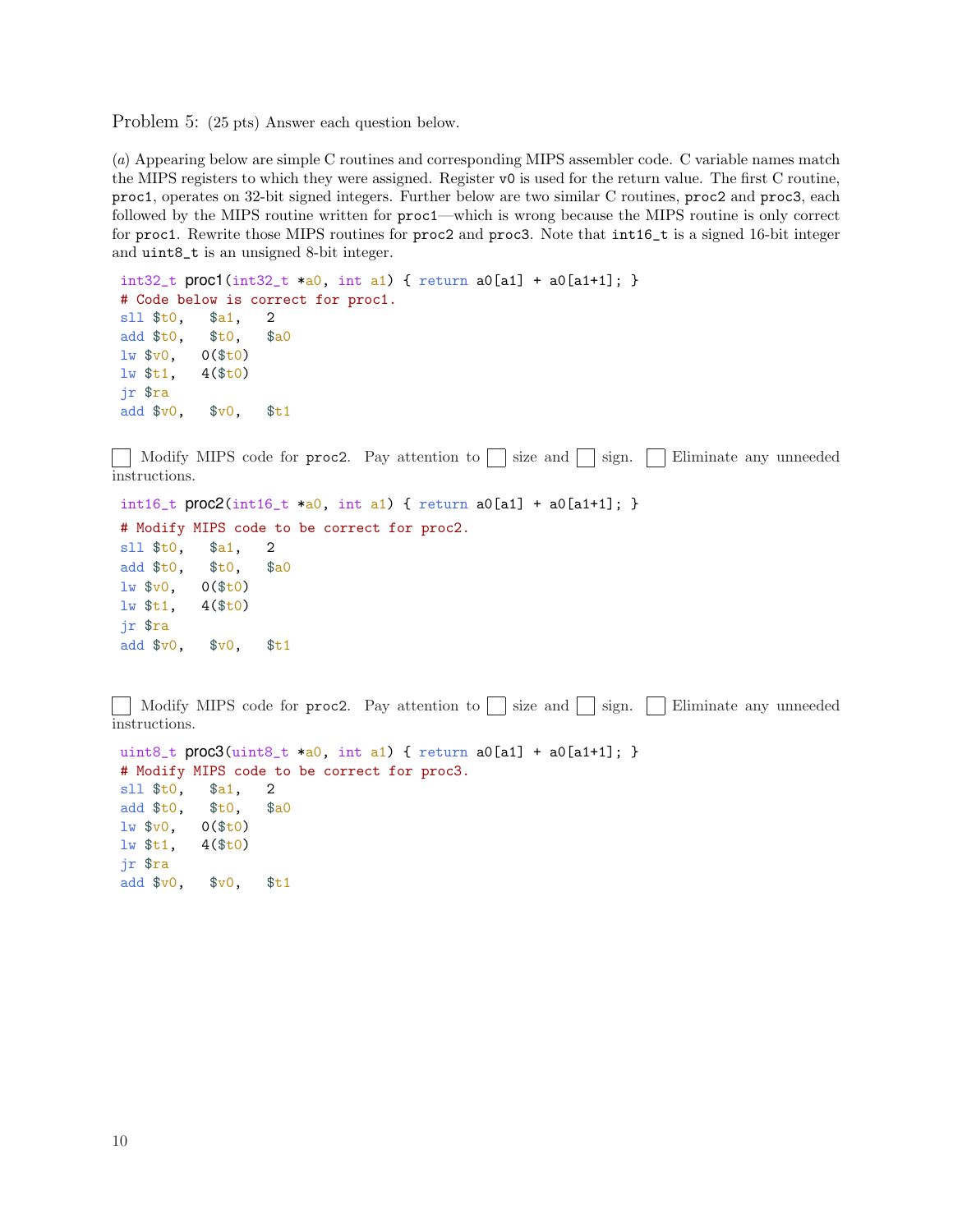(b) The statement below is based on a lack of understanding of how compilers work. Explain the misunderstanding and otherwise correct the statement.

It takes a great deal of effort to write a correct and effective compiler optimizer. Therefore optimizers are written for popular high-level languages such as  $C++11$  but not for less popular languages such as COBOL.

The misunderstanding about compilers is:

How does that change the conclusion about which languages get better optimization?

(c) Chip A has five 4-way superscalar cores. Chip B has 20 scalar cores. The cores are similar to our pipelined MIPS implementations. All cores use a 1 GHz clock.

Compute the peak execution rate in units of instructions per second of  $\Box$  Chip A and  $\Box$  Chip B.  $\blacksquare$ 

Why would Chip A run faster on simple code, such as the routines used in the homework assignments?

|  |  |  |  |  | Which chip might be less expensive? Explain. |  |
|--|--|--|--|--|----------------------------------------------|--|
|--|--|--|--|--|----------------------------------------------|--|

 $\Box$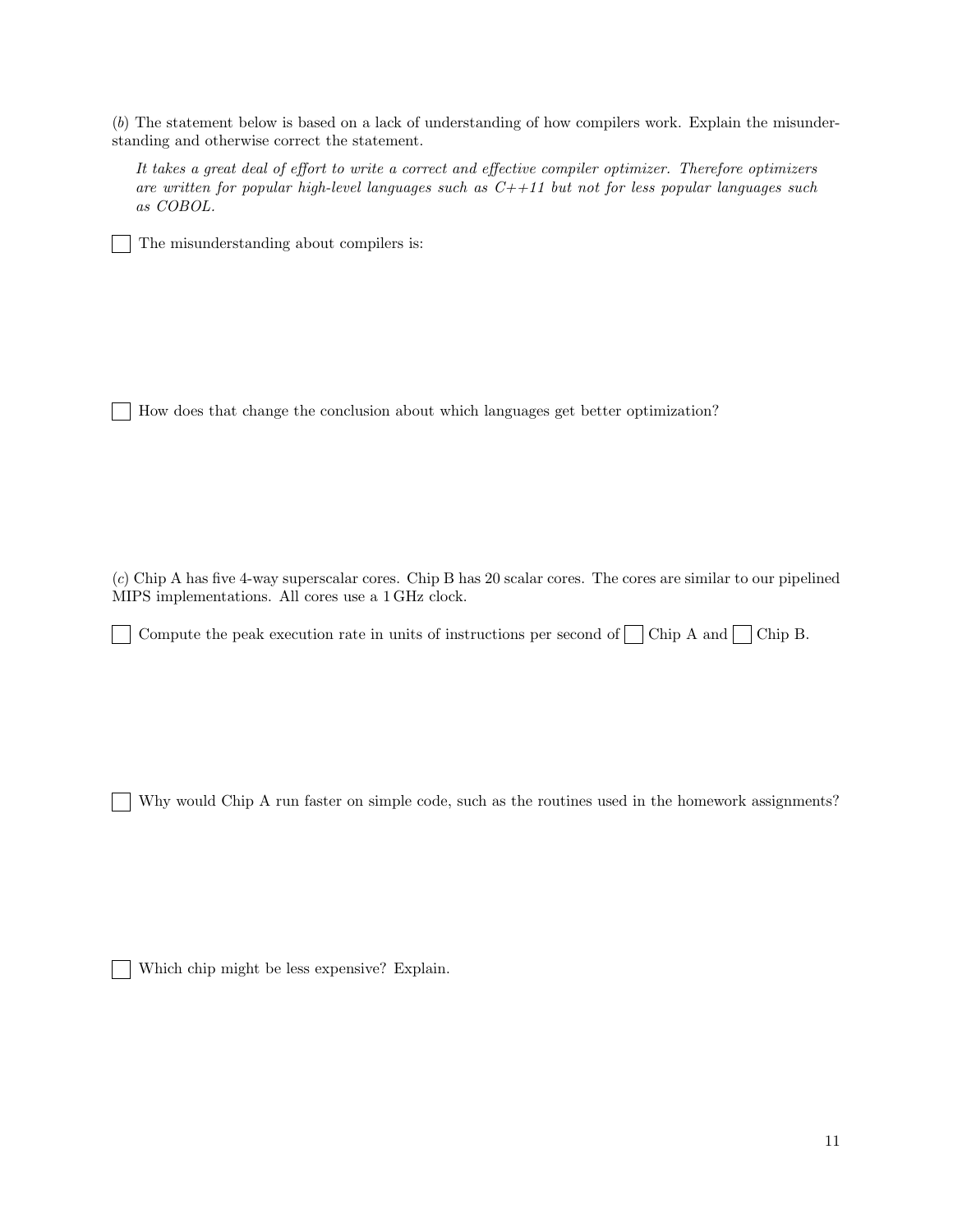(d) Answer the following questions about ISAs.

Implementations of VLIW ISAs are supposed to be less costly and have higher performance than superscalar implementations of conventional ISAs. Is Intel Itanium a good example of that? Explain

What important concept came out of the development IBM System/360?

VAX is a good example of which ISA type?

True or false: IA-32 (a.k.a. x86) was widely adopted because of its elegant design? Explain.  $\mathbb{R}$ 

 $\mathsf{l}$